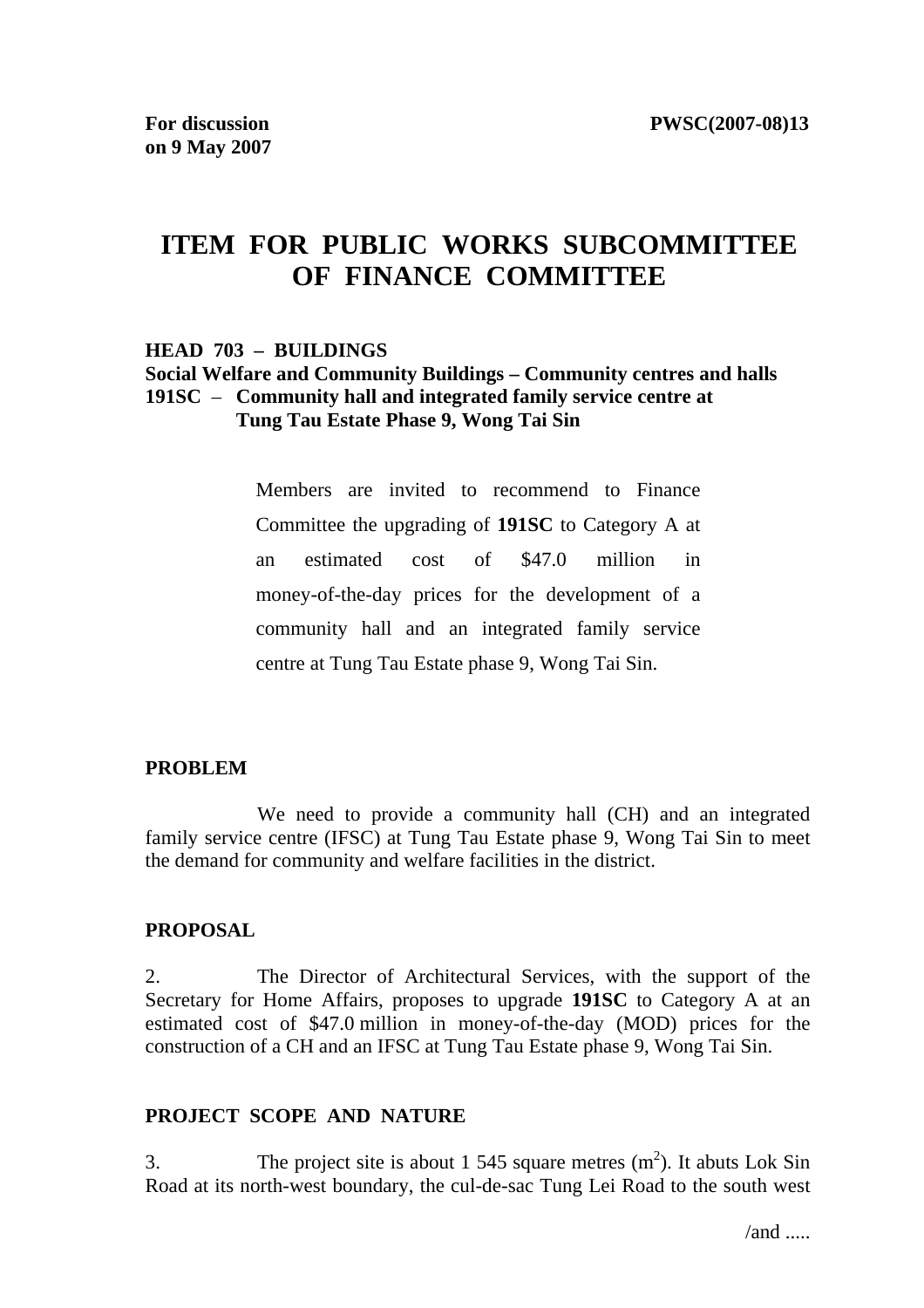and the Kai Tak Nullah to the north east. The proposed CH and IFSC, with a construction floor area (CFA) of 2 730  $m^2$ , will consist of the following facilities–

### **Community hall**

- (a) a multi-purpose hall with a seating capacity of 450, a stage and its ancillary store, a stage meeting room and dressing rooms;
- (b) a conference room;
- (c) a management office;
- (d) a store room and toilets; and
- (e) other ancillary facilities such as private car parking area, loading/ unloading area, circulation area, and mechanical and electrical plant rooms.

### **Integrated family service centre**

- (a) a drop-in area cum exhibition area;
- (b) an information and resource corner;
- (c) a special family care room;
- (d) a play room;
- (e) an activities cum audio-visual room;
- (f) a study room;
- (g) a common room;
- (h) a conference room;
- (i) three small group rooms;
- (j) three interview rooms; and
- (k) a cyber point and other office spaces including a store room, an open plan office as well as an office for the centre supervisor and unit coordinator.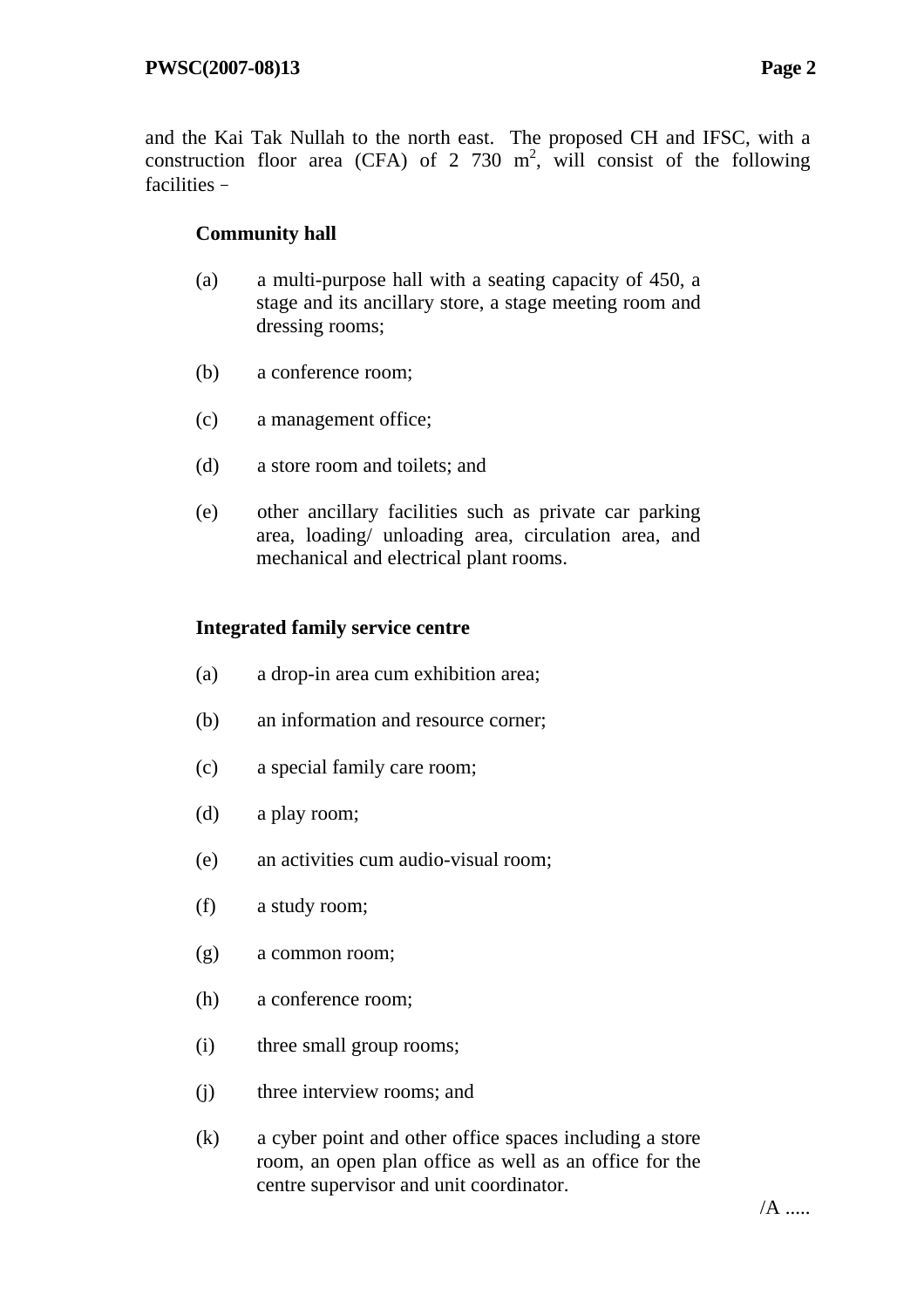———

A site plan showing the conceptual layout of the proposed CH and IFSC is at Enclosure 1. An artistic impression of the building is at Enclosure 2. As the proposed CH and IFSC will be built within the site boundary of the public housing development in Tung Tau Estate phase 9, we will entrust the design, construction and supervision of works of the project to the Director of Housing (D of H) for better interface in the development of the whole project site. To tie in with the master programme of the above housing development, we plan to start the construction works in January 2008 for completion in December 2010.

### **JUSTIFICATION**

### **Community Hall**

4. There is a pressing need for the construction of a CH in Wong Tai Sin West where there are a number of public rental housing estates with a population of around 80 000 at present. It will also serve the neighbouring area of San Po Kong, with a population of over 20 000, which has no CH facilities. In addition, the new housing estates at Tung Tau Estate phase 9 (with population intake around end 2011) will further increase the population by 3 000. Hence, it is estimated that more than 100 000 people will benefit from the provision of the proposed CH.

5. There is no community centre (CC) or CH in the vicinity of the subject site. The nearest CC, namely Wong Tai Sin CC, is located in the centre of Wong Tai Sin District. The average utilization rate of the Wong Tai Sin CC in 2006 was 92%. This is considered an exceptionally high utilization rate when compared to the territory average of 76%. Besides, residents in Wong Tai Sin West have requested the provision of a CH in the area for a long time. The need for a CH to serve residents in the area has been the long-standing request of the Wong Tai Sin District Council (WTSDC) and the Wong Tai Sin (South West) Area Committee. We therefore propose to construct a new CH in Wong Tai Sin West to provide the local community with a proper venue for holding community activities.

### **Integrated Family Service Centre**

6. Caritas – Hong Kong (the operating agency of the IFSC proposed to be included in the project site) has set up a total of eight IFSCs in eight districts. The Caritas IFSC – Tung Tau (Wong Tai Sin South West) (the Centre), which has commenced operation since January 2005, is serving a well-defined geographical area in the Wong Tai Sin district. At present, the Centre is providing services at two different premises in different blocks in the Tung Tau (II) Estate, Wong Tai Sin, Kowloon, namely at Wing Tung House and Wai Tung House respectively, with a total usable floor area of only  $364 \text{ m}^2$ .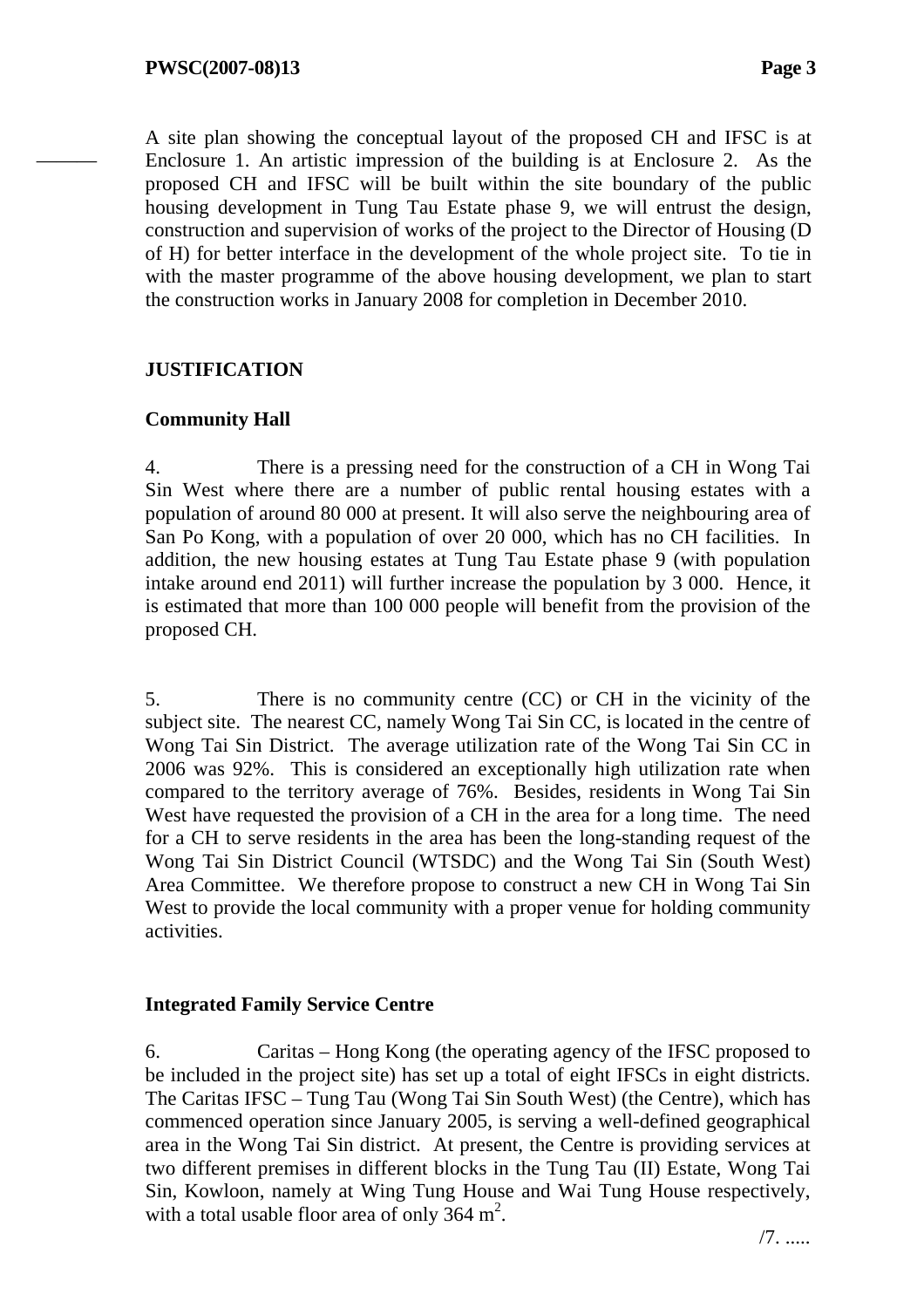7. The total internal floor area of the Centre is below the accommodation requirement of  $526.1 \text{ m}^2$  usable floor area. Besides, the separation of the present Centre into two premises is not desirable from the management and operational points of view. Hence, as a long-term plan, the Director of Social Welfare proposes to reprovision the Centre in the present project site, which would meet in full the Centre's accommodation requirement.

# **FINANCIAL IMPLICATIONS**

8. We estimate the capital cost of the project to be \$47.0 million in MOD prices (see paragraph 9 below), made up as follows –

|     |                                        | \$ million |                 |
|-----|----------------------------------------|------------|-----------------|
| (a) | Foundation                             | 6.1        |                 |
| (b) | <b>Building</b>                        | 16.9       |                 |
| (c) | <b>Building services</b>               | 12.7       |                 |
| (d) | Drainage                               | 0.3        |                 |
| (e) | <b>External</b> works                  | 1.3        |                 |
| (f) | Housing Authority on-cost <sup>1</sup> | 4.7        |                 |
| (g) | Furniture and equipment <sup>2</sup>   | 0.2        |                 |
| (h) | Contingencies                          | 3.8        |                 |
|     | Sub-total                              | 46.0       | (in September   |
| (i) | Provision for price adjustment         | 1.0        | 2006 prices)    |
|     | Total                                  | 47.0       | (in MOD prices) |
|     |                                        |            |                 |

The above estimate does not include the cost estimate for the internal fitting out works of IFSC, which is estimated to be \$4.0 million and to be funded by

/Lotteries .....

<sup>1</sup> We will pay on-costs to the Housing Authority for the entrusted works at 12.5% of the estimated construction cost.

<sup>2</sup> The estimated cost of furniture and equipment for the community hall is based on an indicative list of items required, including office furniture, recreational and conference facilities.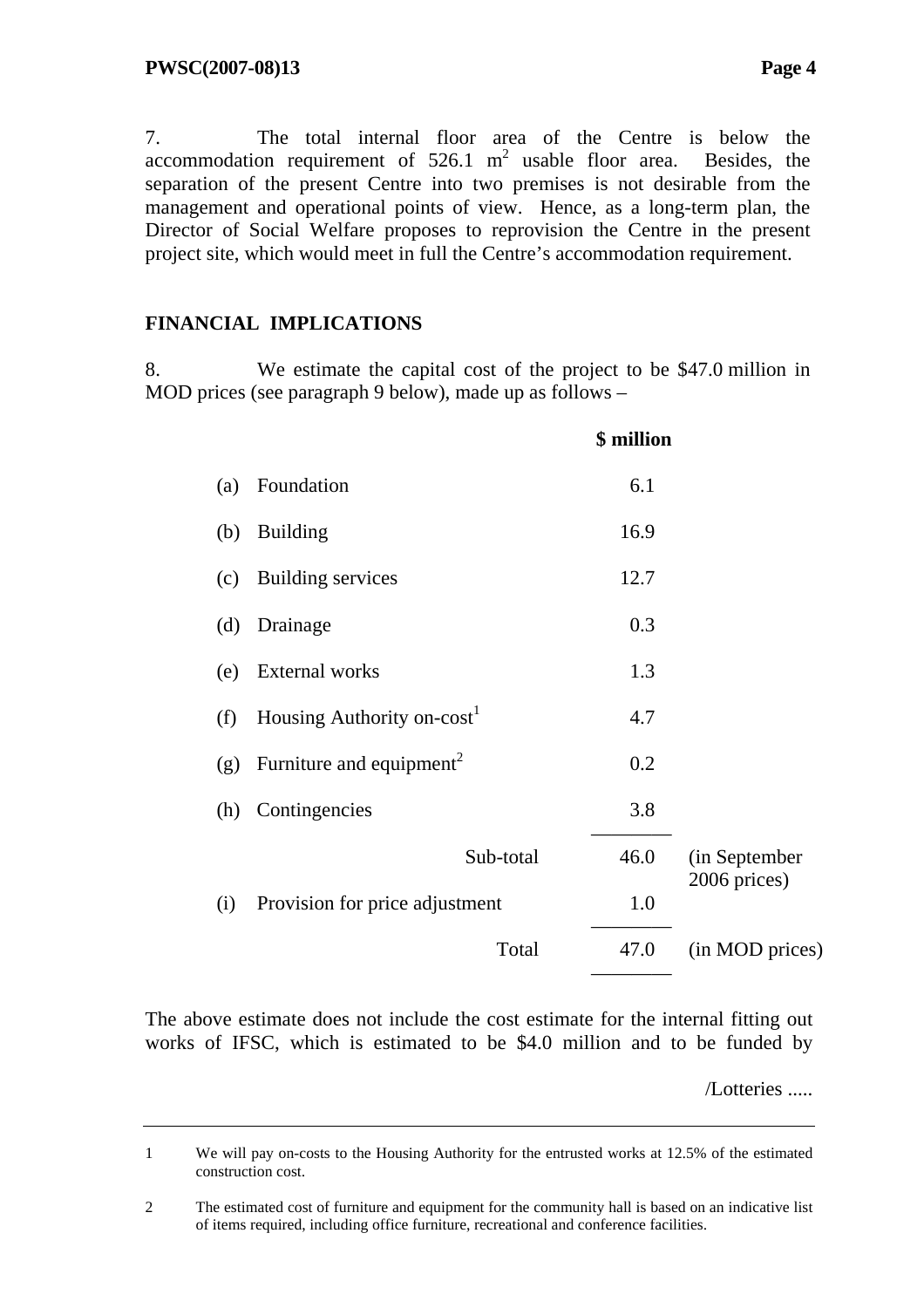Lotteries Fund. The construction floor area of 191SC is 2 730m<sup>2</sup>. The estimated construction cost, represented by the building and building services costs, is  $$10,842/m<sup>2</sup>$  in September 2006 prices. We consider the estimated project cost reasonable as compared with similar projects undertaken by the Government.

9. Subject to approval, we will phase the expenditure as follows –

| Year        | \$ million<br>(Sept 2006) | <b>Price</b><br>adjustment<br>factor | \$ million<br>(MOD) |
|-------------|---------------------------|--------------------------------------|---------------------|
| $2007 - 08$ | 1.0                       | 0.99900                              | 1.0                 |
| $2008 - 09$ | 5.1                       | 1.00649                              | 5.1                 |
| $2009 - 10$ | 13.1                      | 1.01656                              | 13.3                |
| $2010 - 11$ | 18.3                      | 1.02672                              | 18.8                |
| $2011 - 12$ | 6.0                       | 1.03699                              | 6.2                 |
| $2012 - 13$ | 2.5                       | 1.05514                              | 2.6                 |
|             |                           |                                      |                     |
|             | 46.0                      |                                      | 47.0                |
|             |                           |                                      |                     |

10. We have derived the MOD estimates on the basis of the Government's latest forecast of trend rate of change in the prices of public sector building and construction output for the period 2007 to 2013. D of H will deliver the works on a lump-sum basis because they can clearly define the scope of the works in advance, leaving little room for uncertainty. The main contract will be subject to price adjustment because the contract period of the main contract will exceed 21 months.

11. We estimate the additional annual recurrent expenditure arising from this project to be around \$1 million.

# **PUBLIC CONSULTATION**

12. We consulted the Leisure and Cultural Services Committee of the WTSDC on the proposed project on 21 November 2006. Members supported the project and urged for its early implementation.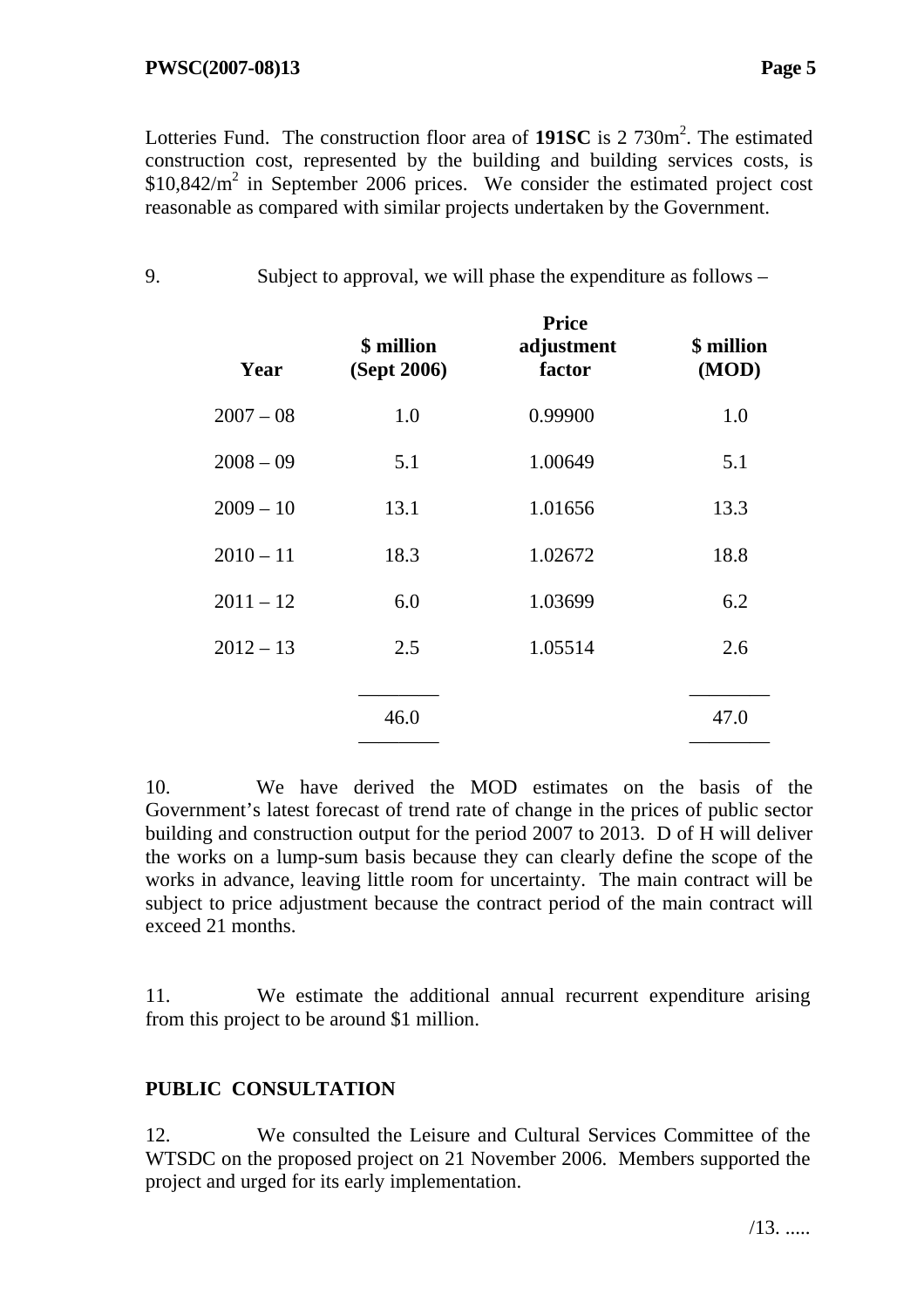13. We consulted the Legislative Council Panels on Welfare Services and Home Affairs on 12 and 13 April 2007 respectively by circulation of an information paper. Members have not raised any comments on the proposed project.

### **ENVIRONMENTAL IMPLICATIONS**

14. The project is not a designated project under the Environmental Impact Assessment Ordinance (Cap. 499). The project will not cause long term environmental impact.

15. During construction, we will control noise, dust and site run-off nuisances to within established standards and guidelines through the implementation of mitigation measures in the relevant contracts. These include the use of silencers, mufflers, acoustic lining or shields for noisy construction activities, frequent cleaning and watering of the site, and the provision of wheelwashing facilities.

16. We have considered measures in the planning and design stages to reduce the generation of construction and demolition (C&D) materials where possible. In addition, we will require the contractor to reuse inert C&D materials on site or in other suitable construction sites as far as possible (e.g. use suitable excavated materials for filling within the site, use metal site hoardings and signboards so that these materials can be recycled or reused in other projects), in order to minimise the disposal of C&D materials to public fill reception facilities<sup>3</sup>. We will encourage the contractor to maximise the use of recycled or recyclable C&D materials, as well as the use of non-timber formwork to further minimise the generation of construction waste.

17. We will also require the contractor to submit a waste management plan (WMP) for approval. The WMP will include appropriate mitigation measures to avoid, reduce, reuse and recycle C&D materials. We will ensure that the dayto-day operations on site comply with the approved WMP. We will also control the disposal of public fill, C&D materials and C&D waste to public fill reception facilities and landfills respectively through a trip-ticket system. We will require the contractor to separate public fill from C&D waste for disposal at appropriate facilities. We will also record the disposal, reuse and recycling of C&D materials for monitoring purposes.

/18. .....

<sup>3</sup> Public fill reception facilities are specified in Schedule 4 of the Waste Disposal (Charges for Disposal of Construction Waste) Regulation. Disposal of public fill in public fill reception facilities requires a licence issued by the Director of Civil Engineering and Development.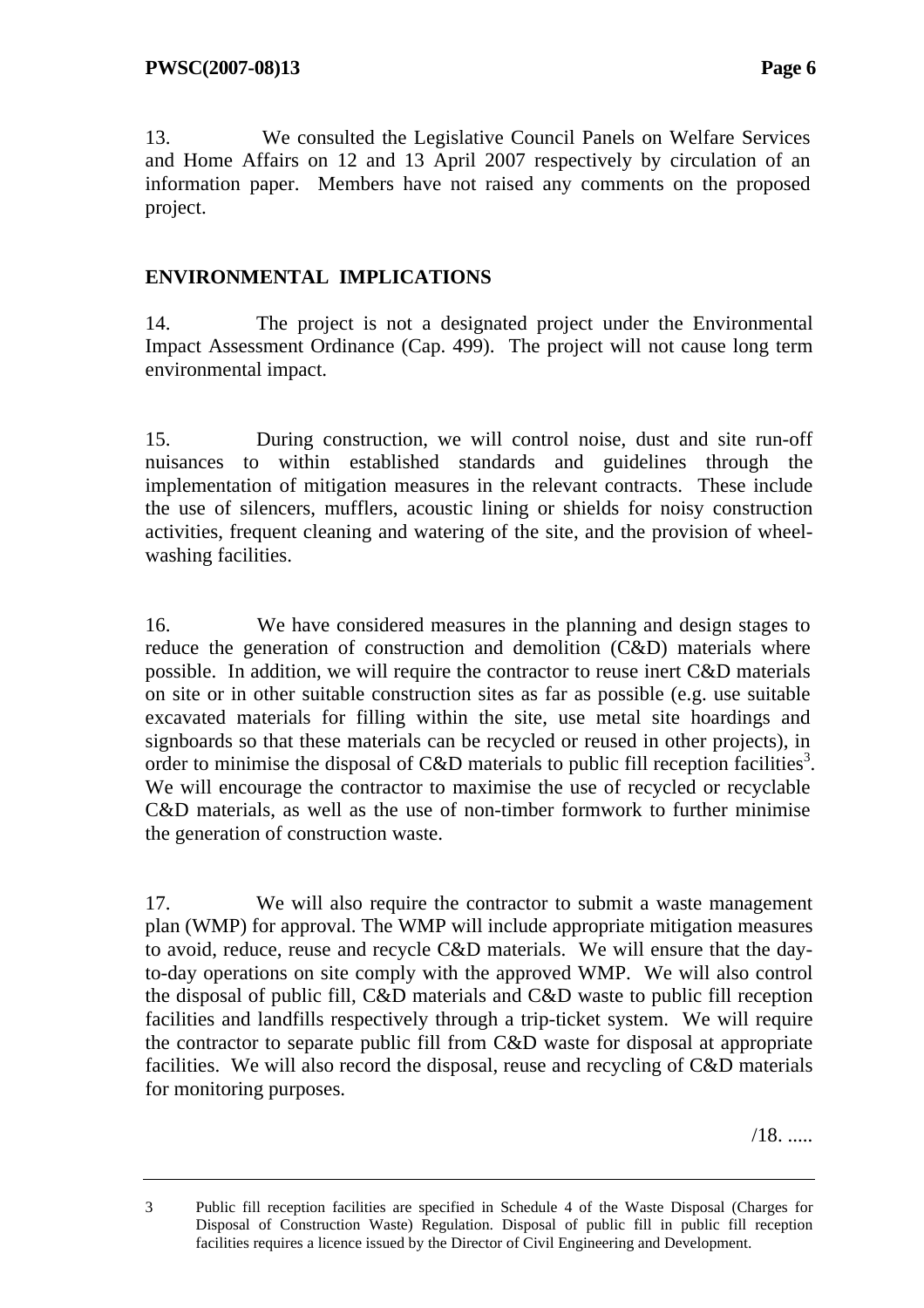18. We estimate that the project will generate about 130 tonnes of C&D materials. Of these, we will reuse about 120 tonnes (92.3%) on site, and deliver

10 tonnes (7.7%) to public fill reception facilities for subsequent reuse. The total cost for accommodating C&D materials at public fill reception facilities is estimated to be \$270 for this project (based on a unit cost of \$27/tonne for disposal at public fill reception facilities).

# **LAND ACQUISITION**

19. The project does not require any land acquisition.

# **BACKGROUND INFORMATION**

20. We upgraded **191SC** to Category B in April 2007. D of H has completed the topographical survey of the project.

21. The proposed works will not involve any tree removal or planting proposals.

22. We estimate that the proposed works will create about 34 jobs (30 for labourers and 4 for professional/technical staff) providing a total employment of 620 man-months.

--------------------------------------

Home Affairs Bureau April 2007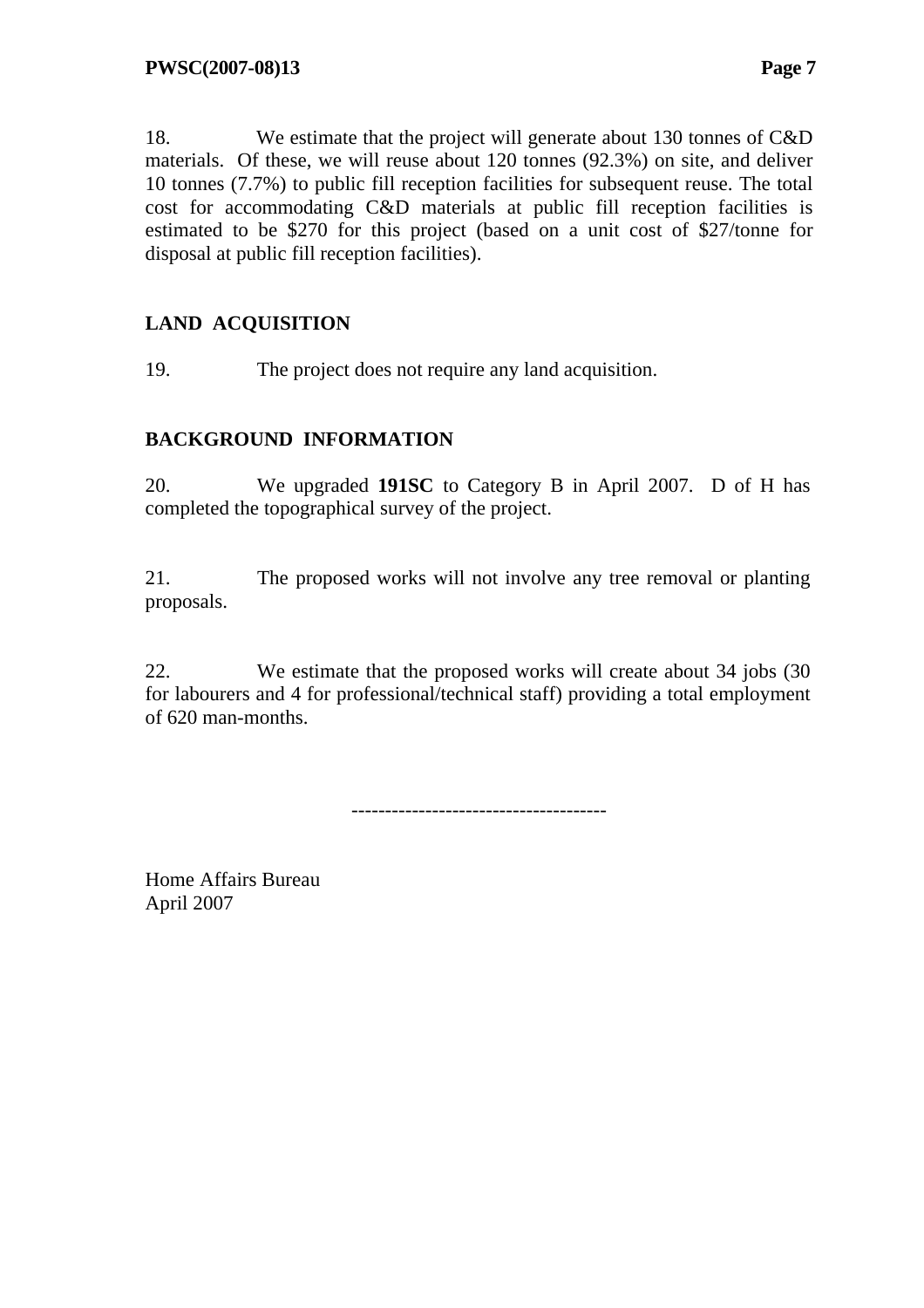